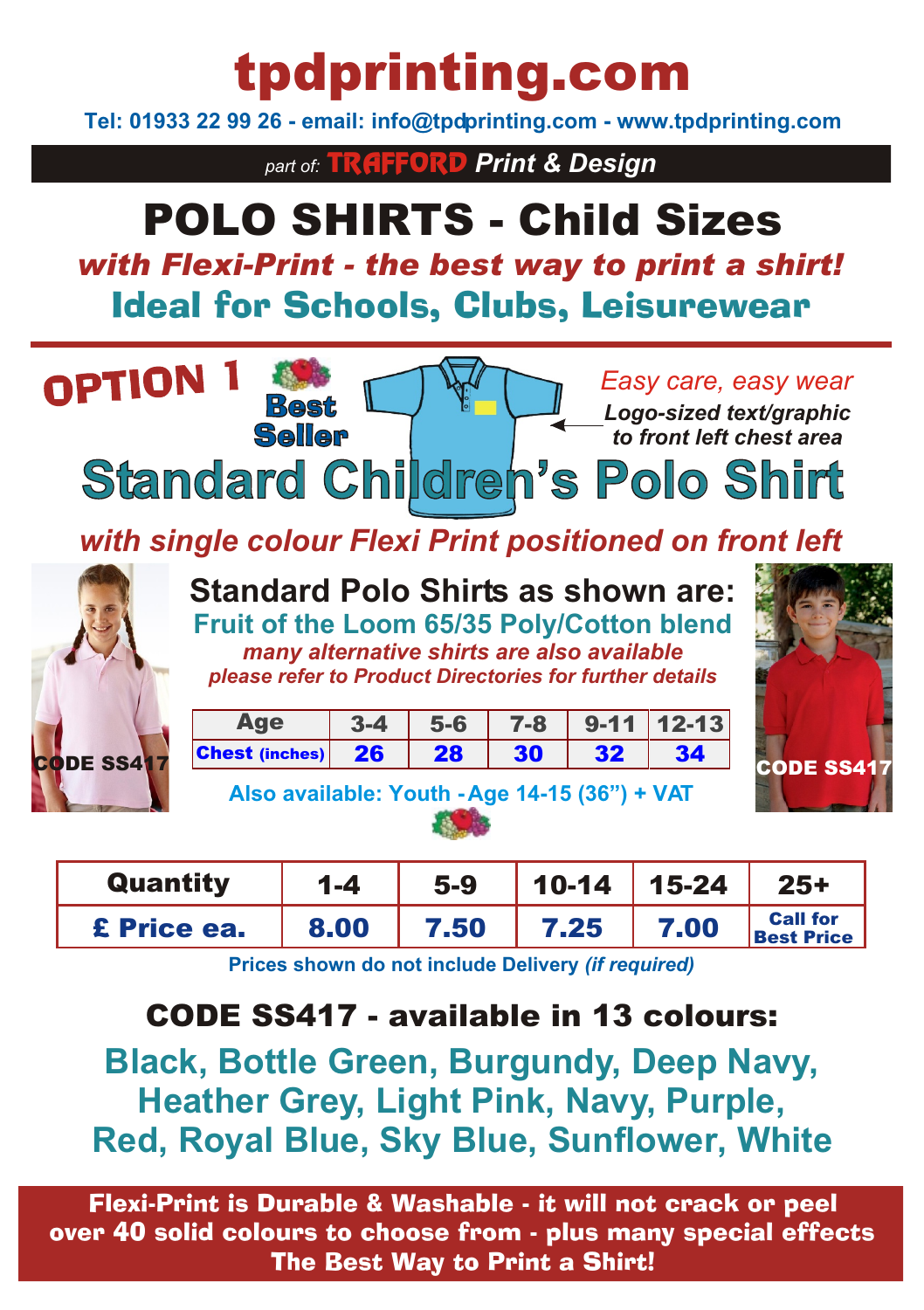### OPTION 1 *with ADDITIONAL PRINTING*



#### Logo sized Flexi Print on front left + 2" (50mm) name/text across the back

| Quantity    | $1 - 4$ | $5-9$              | $10-14$ 15-24 |      | $25+$                                |
|-------------|---------|--------------------|---------------|------|--------------------------------------|
| £ Price ea. |         | $10.50$ 10.00 9.50 |               | 8.75 | <b>Call for</b><br><b>Best Price</b> |



#### Logo sized Flexi Print on front left + 3" (75mm) name/text across the back **eg curved lettering**

| Quantity    | $1 - 4$ | $5-9$              | $10-14$ 15-24 |              | $25+$                                |
|-------------|---------|--------------------|---------------|--------------|--------------------------------------|
| £ Price ea. |         | $10.75$ 10.25 9.75 |               | $\vert$ 9.00 | <b>Call for</b><br><b>Best Price</b> |



## Logo + ½ Standard Flexi Print

*( ½ Standard Flexi = approx 12inches wide x 5inches deep)*

| Quantity    | $1 - 4$ | 5-9                          | $10-14$ 15-24 25+ |                                                   |
|-------------|---------|------------------------------|-------------------|---------------------------------------------------|
| £ Price ea. |         | 11.25   10.75   10.25   9.50 |                   | <b>Call for</b><br>$\vert$ Call for<br>Best Price |

*For the smaller shirt sizes (age 1\2 - 3\4 - 5\6 - 7\8) a print size less than Standard (10" depth) may be adequate. Savings can be made by reducing the print size depth (approx. 25p/inch)*



## Logo + Standard Flexi Print

(*Standard Flexi = approx 12inches wide x 10inches deep)*

| Quantity    | $1 - 4$ | $5-9$ | $10-14$ 15-24 25+ |                                                |
|-------------|---------|-------|-------------------|------------------------------------------------|
| £ Price ea. |         |       |                   | 12.75 12.00 11.25 10.75 $_{\text{Best Price}}$ |





## Logo + Large Flexi Print

*e.g. Football Style Name & Number*

|  |  | (up to 12 x 12inches) |  |
|--|--|-----------------------|--|
|--|--|-----------------------|--|

| Quantity    | 1-4 | $5-9$                              | $10-14$ 15-24 | $25 +$ |
|-------------|-----|------------------------------------|---------------|--------|
| £ Price ea. |     | 13.25 12.50 11.75 11.25 Best Price |               |        |

#### (*up to 12 x 15inches)*

|             |         | .                                  |                   |  |
|-------------|---------|------------------------------------|-------------------|--|
| Quantity    | $1 - 4$ | $5-9$                              | $10-14$ 15-24 25+ |  |
| £ Price ea. |         | 14.00 13.25 12.50 12.00 Best Price |                   |  |

**Additional printing may also include many special effects such as:**

- Neon  $\bullet$
- **Metallic**  $\bullet$
- **Glitter**  $\bullet$
- **Holographic**  $\bullet$
- Flock etc.  $\bullet$

*Also - Add Sparkle with* DIAMANTE BLING!

*please ask for further details*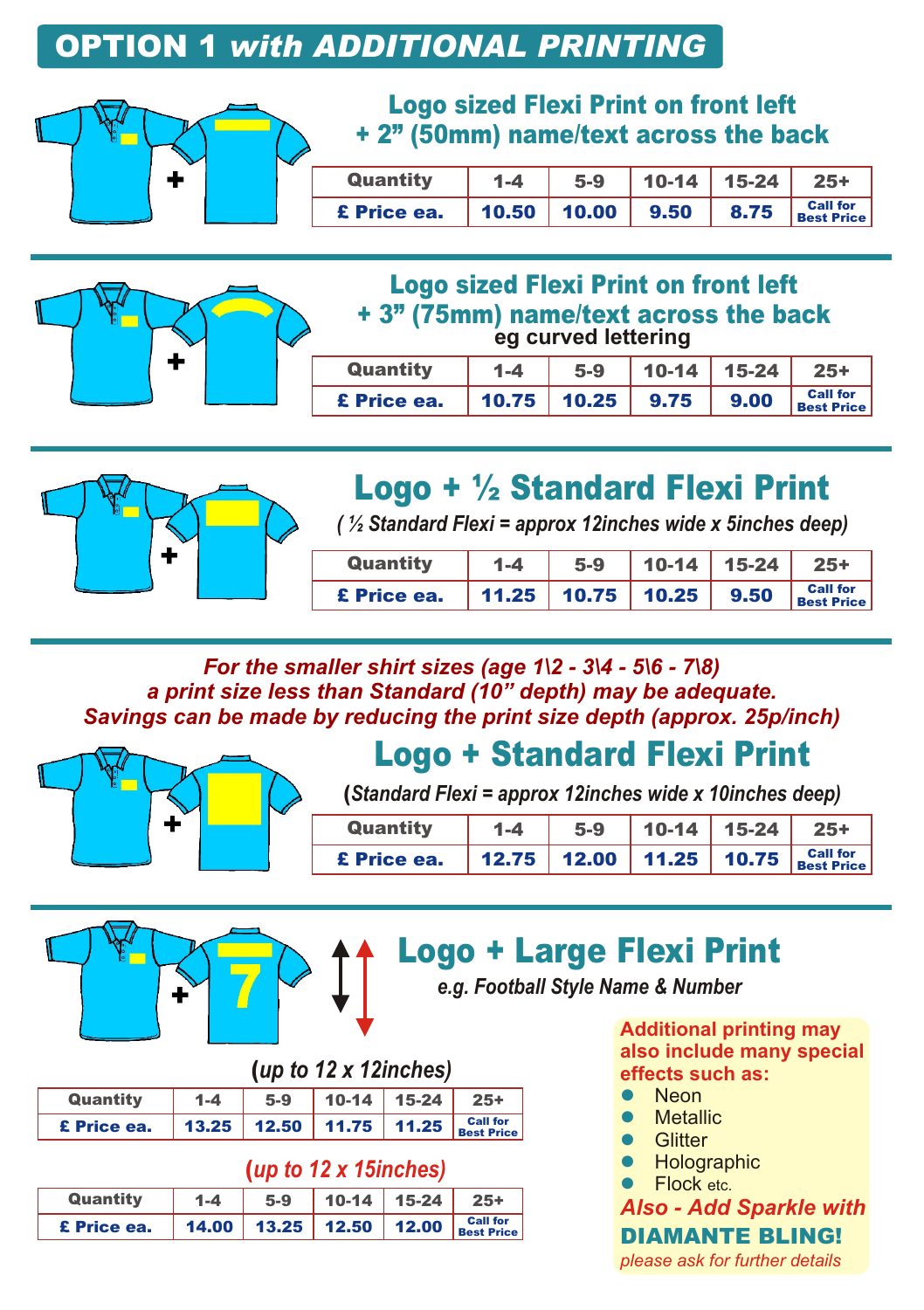# OPTION<sub>2</sub> **Standard Children's Polo Shirt** *with ½ standard Flexi Print on front or back*

|              |    |             |             |         | (1/2 Standard Flexi Size approx 12 x 5 inches) |           |       |                                      |
|--------------|----|-------------|-------------|---------|------------------------------------------------|-----------|-------|--------------------------------------|
| <b>FRONT</b> | OR | <b>BACK</b> | Quantity    | $1 - 4$ | $5-9$                                          | $10 - 14$ | 15-24 | $25+$                                |
|              |    |             | £ Price ea. | 10.00   | 9.50                                           | 9.00      | 8.50  | <b>Call for</b><br><b>Best Price</b> |

#### OPTION 2 *with ADDITIONAL PRINTING*



## ½ Standard Flexi Print on Front + ½ Standard Flexi Print on Back

| Quantity    | $1 - 4$ | $5-9$ | 10-14   15-24 | $25+$                                                 |
|-------------|---------|-------|---------------|-------------------------------------------------------|
| £ Price ea. |         |       |               | 12.50   12.00   11.50   10.75 $ _{\text{Best Price}}$ |



## ½ Standard Flexi Print on Front + Standard Flexi Print on Back

| Quantity    | $1 - 4$ | $5-9$ | $10-14$ 15-24 | $25+$                                                                    |
|-------------|---------|-------|---------------|--------------------------------------------------------------------------|
| £ Price ea. |         |       |               | 14.00   13.25   12.50   12.00   $_{\text{Best Price}}^{\text{Call for}}$ |



## ½ Standard Flexi Print on Front + 3" Name on Back

| Quantity    | $1 - 4$ | $5-9$ | $10-14$ 15-24 25+ |                                          |
|-------------|---------|-------|-------------------|------------------------------------------|
| £ Price ea. |         |       |                   | 11.75   11.25   10.75   10.00   Call for |

# **Additional Printing**

## *Small print on a sleeve*

| Quantity    | $1 - 14$ | 15-25 |                                      |
|-------------|----------|-------|--------------------------------------|
| £ Price ea. | 1.00     | 0.75  | <b>Call for</b><br><b>Best Price</b> |